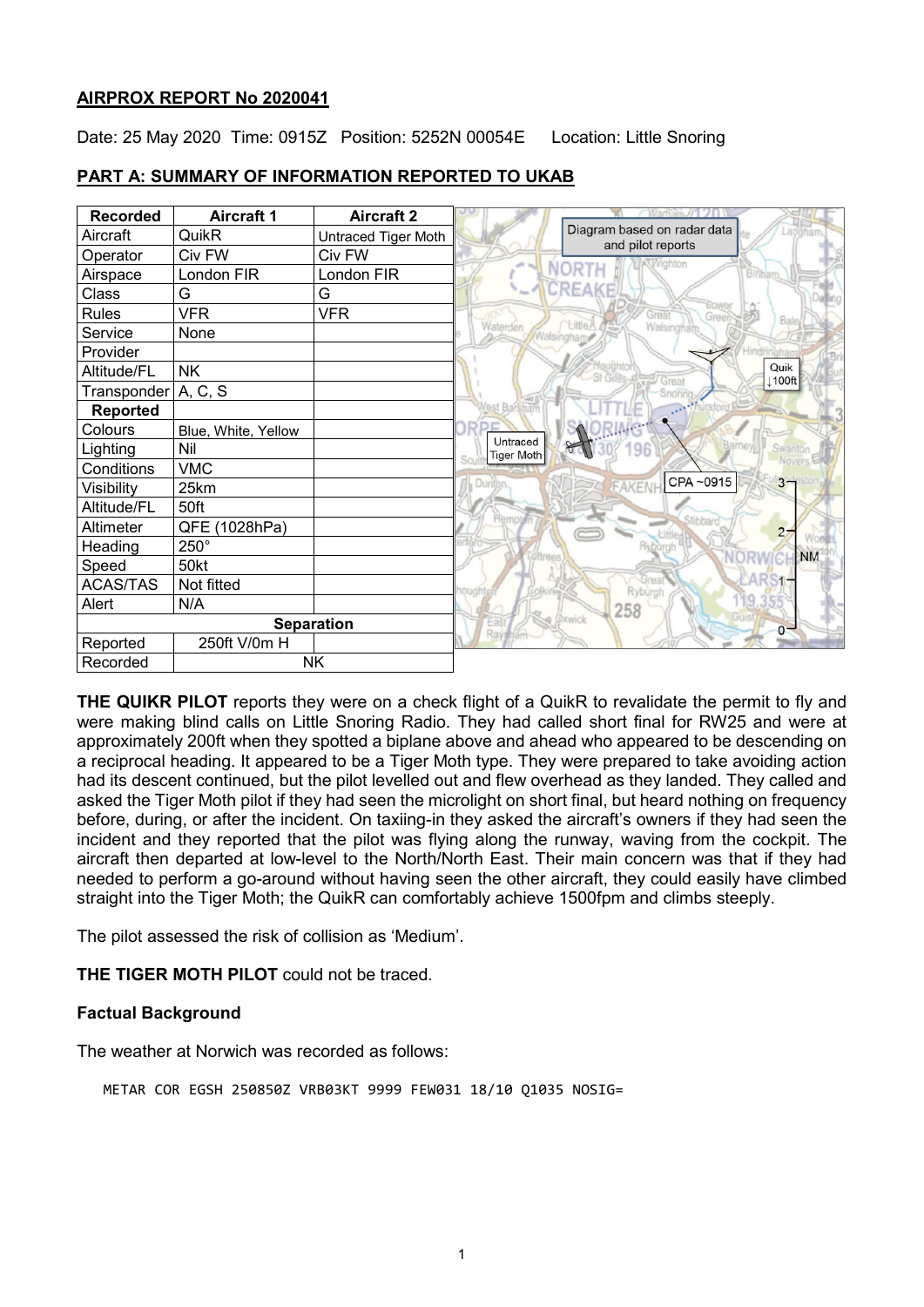## **Analysis and Investigation**

#### **UKAB Secretariat**

Although the QuikR could be seen descending into Little Snoring on the NATS radar, the radar coverage in the area was SSR only, and the Tiger Moth could not be seen and could not be traced.



Figure 1: 0912 QuikR squawking 7000 (Little Snoring marked by the white cross)

The QuikR and Tiger Moth pilots shared an equal responsibility for collision avoidance and not to operate in such proximity to other aircraft as to create a collision hazard. [1](#page-1-0) An aircraft operated on or in the vicinity of an aerodrome shall conform with or avoid the pattern of traffic formed by other aircraft in operation. [2](#page-1-1)

#### **Summary**

An Airprox was reported when a QuikR and a Tiger Moth flew into proximity in the Little Snoring circuit at 0915Z on Monday 25<sup>th</sup> May 2020. The QuikR pilot was operating under VFR in VMC and listening out on the Little Snoring frequency, the Tiger Moth pilot could not be traced.

# **PART B: SUMMARY OF THE BOARD'S DISCUSSIONS**

Information available consisted of a report from the QuikR pilots and radar photographs/video recordings. Relevant contributory factors mentioned during the Board's discussions are highlighted within the text in bold, with the numbers referring to the Contributory Factors table displayed in Part C.

Due to the exceptional circumstances presented by the coronavirus pandemic, this incident was assessed as part of a 'virtual' UK Airprox Board meeting where members contributed via dial-in/VTC comments. Although not all Board members were present for the entirety of the meeting and, as a result, the usual wide-ranging discussions involving all Board members were more limited, sufficient engagement was achieved to enable a formal assessment to be agreed along with the following associated comments.

The Board first looked at the actions of the QuikR pilot. They had been flying in the visual circuit at Little Snoring and making radio calls on the frequency (which was not manned) and could rightfully have expected that they would not come into conflict with anything heading in the other direction. Without any prior situational awareness about the Tiger Moth (**CF6**), it was fortunate that, although the pilot saw the other aircraft late (**CF7**), there was still enough time to take alternative avoiding action. However, in the event, once it became clear that the Tiger Moth had levelled off, it was judged that maintaining course to land was the best form of action.

Without a report from the Tiger Moth pilot, the Board were unable to ascertain what their intentions were, or whether they were even aware of the QuikR in the circuit. Some members opined that the

 $\overline{\phantom{a}}$ 

<span id="page-1-0"></span><sup>1</sup> SERA.3205 Proximity..

<span id="page-1-1"></span><sup>2</sup> SERA.3225 Operation on and in the Vicinity of an Aerodrome.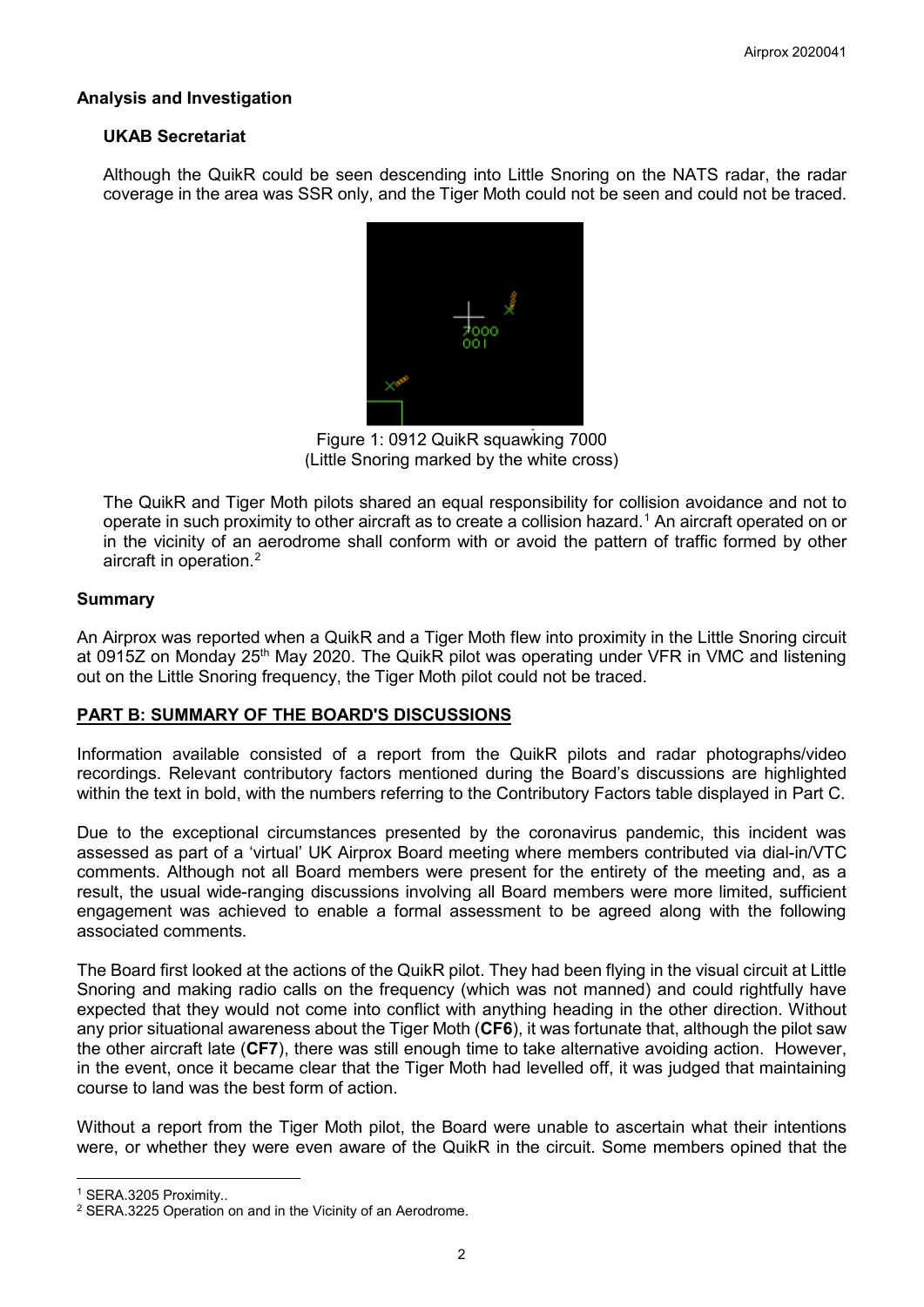pilot's airmanship was somewhat questionable as it appeared that they had joined a visual circuit without knowing the circuit direction, whether it was active or not, and without integrating with the QuikR which was already established in the circuit (**CF1**, **CF3**, **CF4**).The Board considered that the Tiger Moth may not have been fitted with a radio, particularly because the QuikR pilot did not receive an answer to the challenge over the RT. However, if this was the case, members thought that the Tiger Moth pilot could have contacted Little Snoring prior to getting airborne to give prior notification of their intention to fly through (**CF2**, **CF5**). In any event, the pilot should have made certain that they were fully aware of any circuit traffic prior to joining, and if not radio equipped, joinned via the overhead.

When assessing the risk, some members initially thought that without the Tiger Moth pilot's report there was not enough information to make a considered judgement. Others felt that because the QuikR pilot had spotted the Tiger Moth with enough time to take avoiding action, but felt it not necessary, that it was possible to assess that safety had been degraded, but there had been no risk of collision. After some discussion the latter view prevailed; Risk Category C.

# **PART C: ASSESSMENT OF CONTRIBUTORY FACTORS AND RISK**

Contributory Factors:

|     | 2020041                                                        |                                                       |                                                                     |  |  |  |  |  |
|-----|----------------------------------------------------------------|-------------------------------------------------------|---------------------------------------------------------------------|--|--|--|--|--|
| CF. | <b>Factor</b>                                                  | <b>Description</b>                                    | Amplification                                                       |  |  |  |  |  |
|     | <b>Flight Elements</b>                                         |                                                       |                                                                     |  |  |  |  |  |
|     | • Regulations, Processes, Procedures and Compliance            |                                                       |                                                                     |  |  |  |  |  |
| 1   | <b>Human Factors</b>                                           | • Flight Operations Documentation and<br>Publications | Regulations and/or procedures not complied with                     |  |  |  |  |  |
|     | • Tactical Planning and Execution                              |                                                       |                                                                     |  |  |  |  |  |
| 2   | <b>Human Factors</b>                                           | • Pre-flight briefing and flight preparation          |                                                                     |  |  |  |  |  |
| 3   | <b>Human Factors</b>                                           | • Insufficient Decision/Plan                          | Inadequate plan adaption                                            |  |  |  |  |  |
| 4   | <b>Human Factors</b>                                           | • Monitoring of Other Aircraft                        | Did not avoid/conform with the pattern of traffic already<br>formed |  |  |  |  |  |
| 5.  | <b>Human Factors</b>                                           | • Accuracy of Communication                           | Ineffective communication of intentions                             |  |  |  |  |  |
|     | • Situational Awareness of the Conflicting Aircraft and Action |                                                       |                                                                     |  |  |  |  |  |
| 6   | Contextual                                                     | • Situational Awareness and Sensory Events            | Pilot had no, late or only generic, Situational Awareness           |  |  |  |  |  |
|     | • See and Avoid                                                |                                                       |                                                                     |  |  |  |  |  |
|     | <b>Human Factors</b>                                           | • Monitoring of Other Aircraft                        | Late-sighting by one or both pilots                                 |  |  |  |  |  |

Degree of Risk: C.

#### Safety Barrier Assessment<sup>[3](#page-2-0)</sup>

In assessing the effectiveness of the safety barriers associated with this incident, the Board concluded that the key factors had been that:

# **Flight Elements:**

 $\overline{\phantom{a}}$ 

**Regulations, Processes, Procedures and Compliance** were assessed as **ineffective** because the Tiger Moth pilot did not confirm with the pattern of traffic formed by the QuikR.

**Tactical Planning and Execution** was assessed as **ineffective** because the Tiger Moth pilot flew low-level along the reciprocal runway without ensuring that there was no traffic to affect.

<span id="page-2-0"></span><sup>&</sup>lt;sup>3</sup> The UK Airprox Board scheme for assessing the Availability, Functionality and Effectiveness of safety barriers can be found on the [UKAB Website.](http://www.airproxboard.org.uk/Learn-more/Airprox-Barrier-Assessment/)